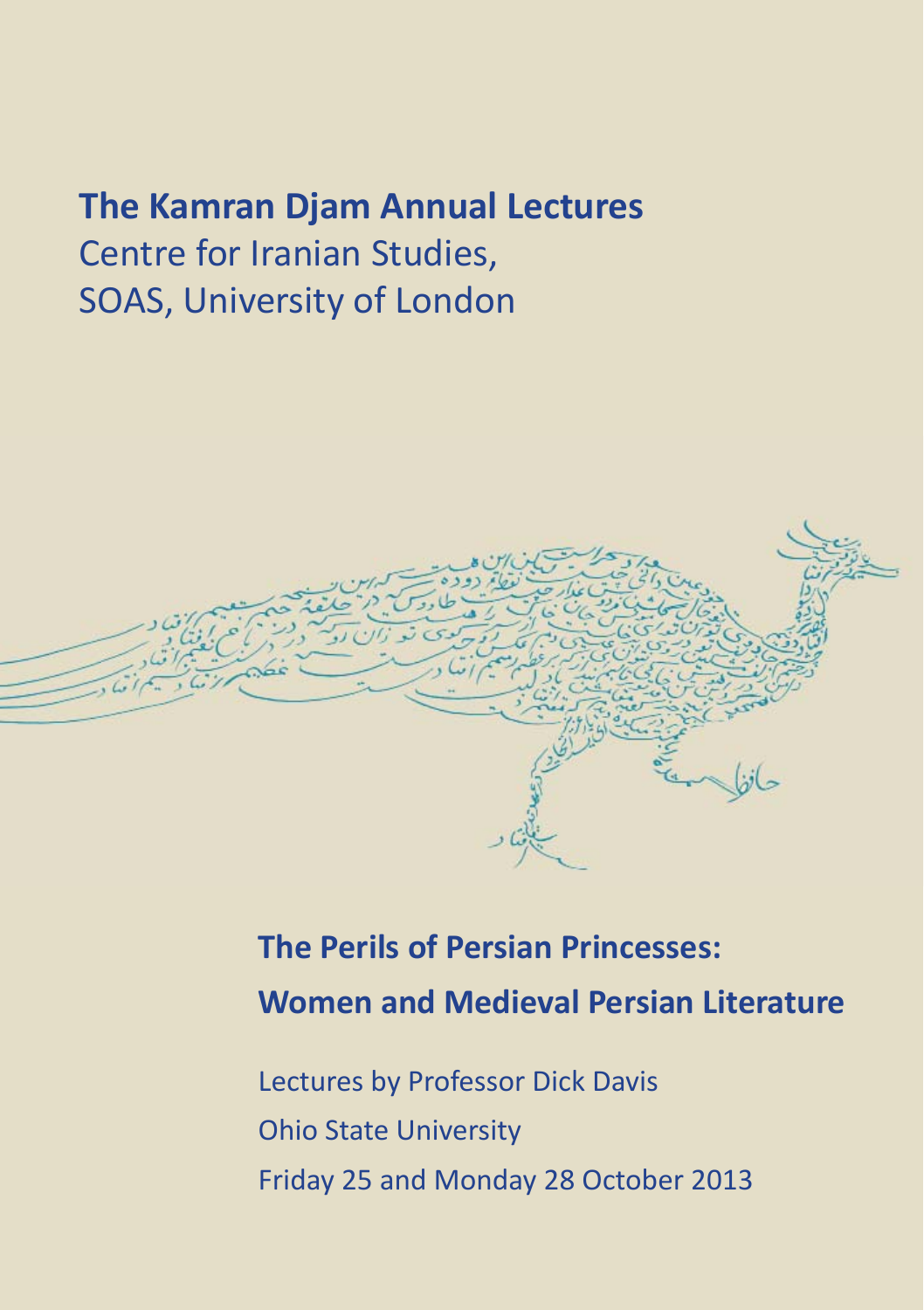## **Kamran Djam Annual Lecture Series at SOAS**

In 2011 SOAS was awarded a gift of  $£2$  million by the Fereydoun Diam Charitable Trust to promote Iranian studies. This generous endowment enables SOAS to build on its long and distinguished tradition of study into one of the world's oldest and richest cultures. As part of this initiative, SOAS has introduced new scholarships in Iranian studies as well as an annual lecture series to promote diverse aspects of Iranian studies. The annual lectures are hosted by the Centre for Iranian Studies at SOAS and are named after Fereydoun's son, Kamran Djam, who predeceased his parents in 1989. We are delighted to announce the second in this series of lectures which will be given by Professor Dick Davis.



Dick Davis is Professor Emeritus of Persian at Ohio State University, where he was chair of the Department of Near Eastern Languages and Cultures from 2002 to 2012. He is the recipient of numerous academic and literary awards, and has written scholarly works on both English and Persian literature, as well as publishing several volumes of his own poetry. He is probably best known for his translations from medieval Persian: these include Attar's *Conference of the Birds* (with Afkham Darbandi), *Borrowed Ware: Medieval Persian Epigrams*, Ferdowsi's *Shahnameh*, Gorgani's *Vis and Ramin*, and, most recently, *Faces of Love: Hafez and the Poets of Shiraz.* He has also translated one contemporary work, Iraj Pezeshkzad's comic novel, *My Uncle Napoleon.* He is a Fellow of the Royal Society of Literature and has been called, by the *Times Literary*  Supplement, "our finest translator from Persian".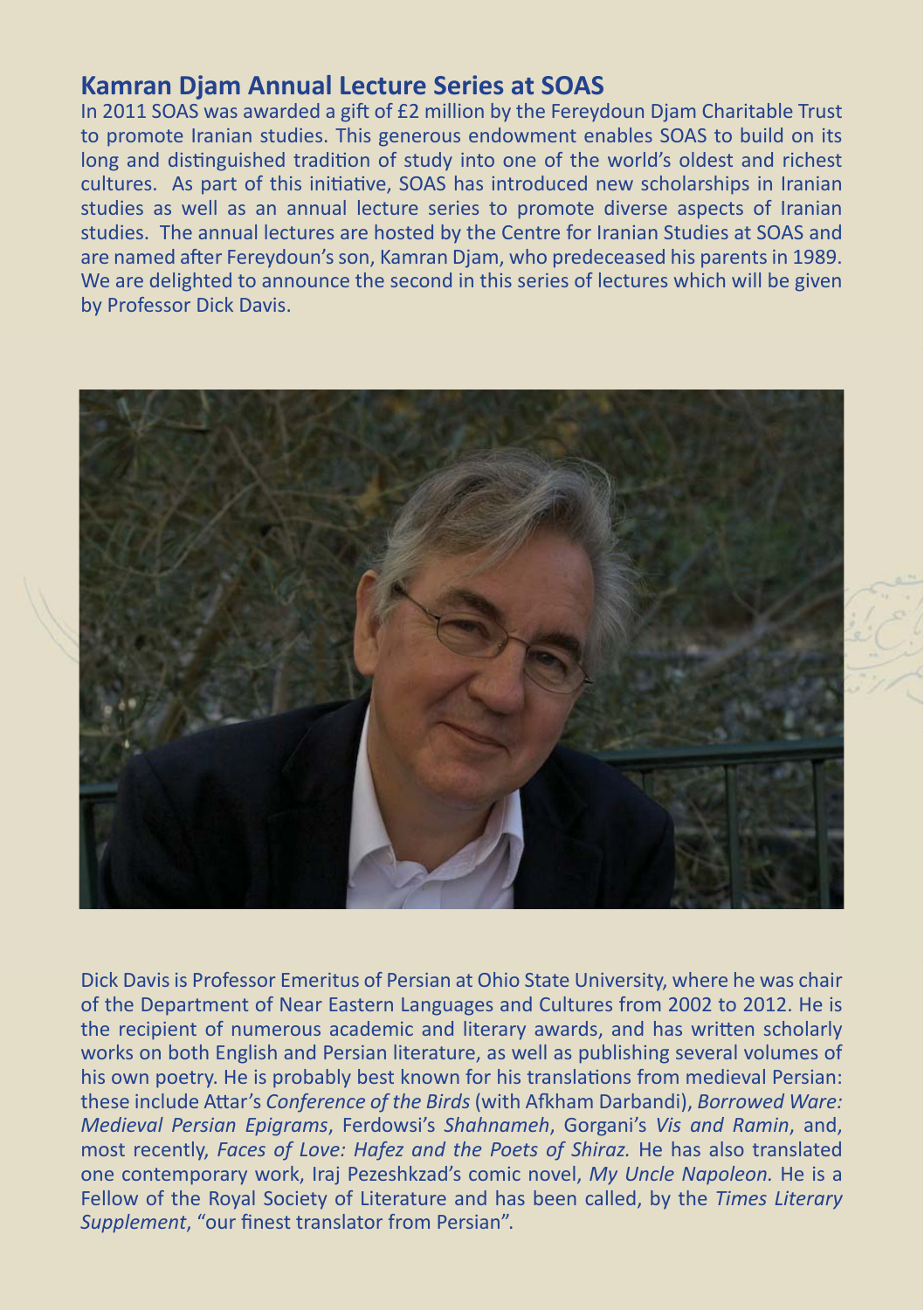## **The Perils of Persian Princesses: Women and Medieval Persian Literature**

### **Friday 25 October: To Whom do you Beautifully Belong, or Whose Life is it Anyway? Women in Medieval Persian Poetry**

The first talk will concentrate on the ways in which women are presented in medieval Persian poetry particularly, but not exclusively, in narrative poetry. A number of dichotomies become apparent when we examine the relevant material. For example, in the first ("legendary" / "mythological") half of the *Shahnameh* women are presented very differently from the ways in which they are presented in the "historical" (post Alexander) half of the poem; similarly, if we compare the heroine of the  $11<sup>th</sup>$  century romance, *Vis and Ramin*, with heroines of subsequent Persian romances, for example those by Nezami and Jami, we again see a clear difference in treatment  $-$  different qualities possessed by the heroines become praiseworthy, different qualities are condemned, and the question of the heroines' own autonomy and personal agency undergoes major revision. The talk will also include brief discussions of two related issues: the ambiguous gender of the beloved in the Persian *ghazal* and the relative frequency with which female warriors turn up in medieval Persian narratives (in both verse and prose).

### **Monday 28 October: Those Who are Great do not Belittle what is Little: a Poet-Princess of 14th Century Shiraz**

The second talk will be concerned with woman poets writing in Persian during the medieval period. Though mention will be made of poets who preceded her, most of the talk will be concerned with the personality and poetry of the  $14<sup>th</sup>$  century Inju Princess Jahan Malek Khatun; hers is the only complete divan by a woman writing in Persian to have come down to us from before the  $19<sup>th</sup>$  century, and it is therefore obviously of major importance. Jahan Khatun's uncle, the ruler of Shiraz Shah Abu Eshaq, was Hafez's major patron, as well as being a patron of other notable poets such as Kh'aju and Obayd-e Zakani, which meant that Jahan was living at the centre of one of the most splendid scenes of Persian poetic production. During Jahan Khatun's lifetime her family lost power in Shiraz, and most of her immediate male relatives were killed; some of her poems reflect directly on the political upheavals of the time and place in which she lived, and also refer to her own precarious situation after the *coup d'etat*. Her work is thus of political and historical significance, apart from its intrinsic literary interest.